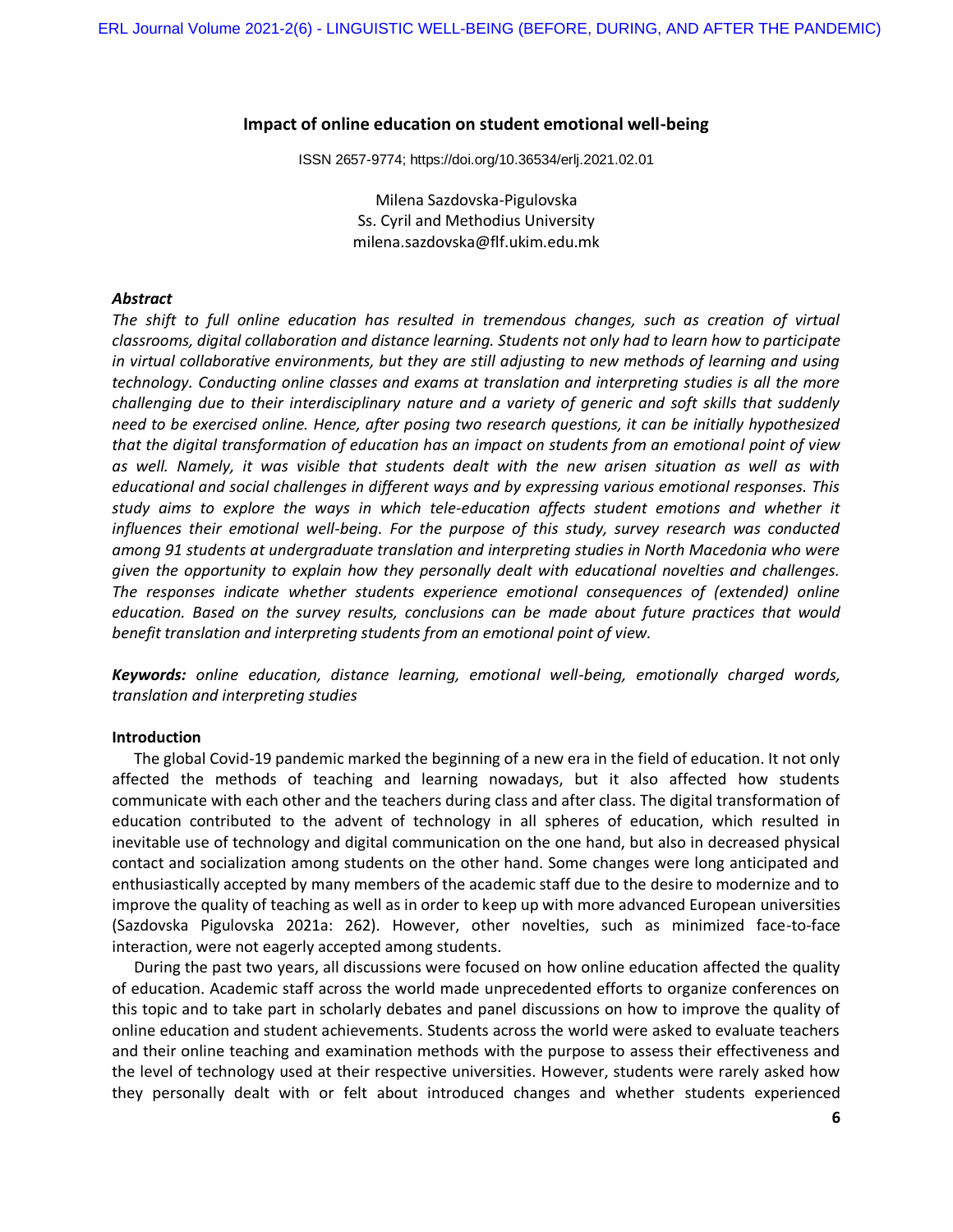emotional consequences from the shift to full online education. This creates a strong need to investigate how online education affects student emotional well-being, and not just the quality of education.

## **Subject of research and purpose of the paper**

Much attention has been dedicated by researchers all over the world to the impact of the global Covid-19 pandemic on the academic field. Research conducted nowadays centers around students' learning effectiveness by focusing on aspects such as how students perceive their academic performance and satisfaction in e-learning environments (Kerzič et al. 2021), whereas some research studies have been dedicated to students' mental health and overall wellbeing (Lischer, Safi & Dickson 2021, Elmer, Mepham & Stadtfeld 2021). Although some of the research studies have focused on the impact of e-learning on student emotional well-being (Clabaugh, Duque, Fields 2021, Hassan et al. 2021), emotional aspects of online education remain peripheral issues. Moreover, what remains underresearched are emotional aspects of online education in the field of multidisciplinary studies, such as translation and interpreting education.

In fact, with the exception of one study showing tremendous impact of the pandemic on how translators and interprets work professionally and mentally (French Professional Association, 2020) and another study on the effect of emotions on translation performance (Kitanovska Kimovska & Cvetkoski 2021), no studies have focused on emotional aspects of online translation and interpreting education. This particular group of students underwent unprecedented changes by reinventing modes of translation and interpreting in order to adjust to the new reality of online environments so as to be able to pursue their education further. Hence, a need arises to explore how this particular group of students coped with the educational changes and novelties in the current pandemic context from an emotional point of view. This study aims to fill this gap.

The main goal of this paper is to discuss the concept of well-being and to examine contribute factors to well-being as well as whether online education affects students' emotional well-being. On the basis of data collected via online survey research involving Macedonian translation and interpreting students, the author argues that the e-learning environment has an impact on students' emotional well-being.

## **Definition of emotional well-being**

Well-being is a multidimensional and broad concept. According to the Council of Europe, well-being includes mental and physical health, physical and emotional safety and a feeling of belonging, sense of purpose, achievement and success, whereas five major types of well-being can be distinguished: emotional well-being, physical well-being, social well-being, workplace well-being, and societal wellbeing.<sup>1</sup> Emotional well-being is of particular interest to this study and can be defined as "the ability to be resilient, manage one's emotions and generate emotions that lead to good feelings"<sup>2</sup> and it is often referred to as psychological well-being (Seligman 2011). Moreover, emotional well-being is closely linked with social well-being, which implies "the ability to communicate, develop meaningful relationships with others and create one's own emotional support network."<sup>3</sup>

Some research findings suggest that students with higher levels of well-being tend to have better self-esteem, more satisfaction with their schools and life as well as healthier relationships with others (Park 2004). According to OECD research, students' well-being includes subjective, emotional and cognitive functioning (Trends Shaping Education 2018). Hence, it is worth to investigate the link

 $\overline{\phantom{a}}$ 

<sup>1</sup> Council of Europe website: [https://www.coe.int/en/web/campaign-free-to-speak-safe-to-learn/improving-well](https://www.coe.int/en/web/campaign-free-to-speak-safe-to-learn/improving-well-being-at-school)[being-at-school.](https://www.coe.int/en/web/campaign-free-to-speak-safe-to-learn/improving-well-being-at-school)

 $2$  Ibid 1.

 $3$  Ibid 1.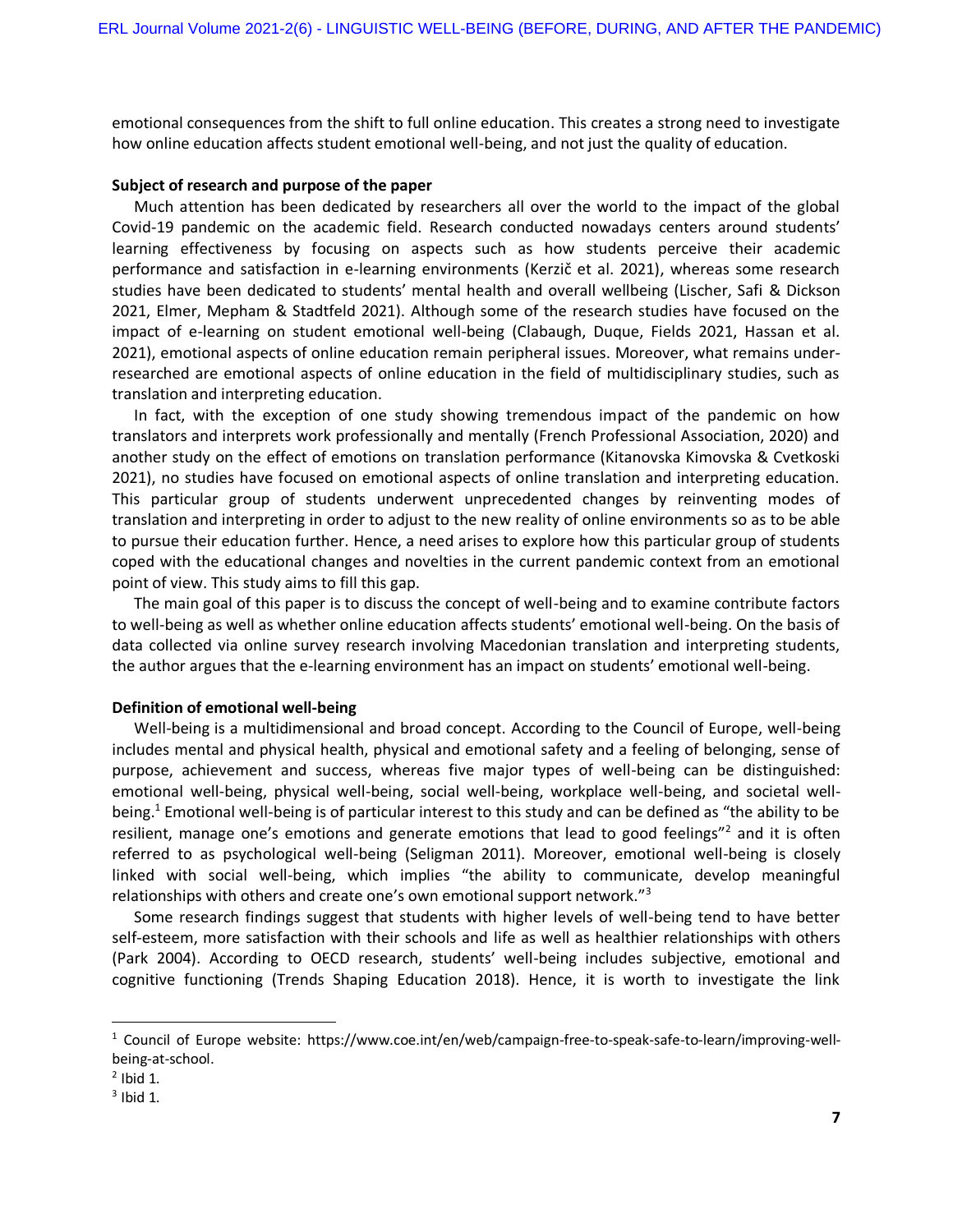between education and emotional well-being in an academic context. For that purpose, previous research in this field has been taken into account.

To begin with, numerous previous studies have been conducted on the impact of Covid-19 or online education on student mental health. Lischer, Safi and Dickson (2021) investigated the mental health status of 557 undergraduate students at Lucerne University of Applied Sciences and Arts in Switzerland during the 2020 pandemic, whereas their online survey results show symptoms of anxiety or mild anxiety that are caused by various factors, especially challenges of distance teaching which created stress for the surveyed students. A similar study also conducted in Switzerland is that of Elmer, Mepham and Stadtfeld (2020).

Kerzič and others (2021) analyzed academic student satisfaction and performance in the e-learning environment during Covid-19 among 10,092 higher education students in 10 different countries across 4 continents and conclude that e-learning was primarily perceived through the quality of administrative, technical and learning assistance, teachers' active role during online education and IT infrastructure, but less through online interactions. Clabaugh, Duque and Fields (2021), on the other hand, investigated academic stress and emotional well-being of 295 US college students during Covid-19 and conclude that about one-third of those surveyed reported difficulty coping with Covid-19 and elevated levels of emotional stress, with 30% of students' even planning to reduce or withdraw from classes if they continued to be conducted online.

Dubey and others (2020) conducted an international study on the psychosocial impact of Covid-19 and emphasize that anxiety among Chinese college students during the Covid-19 outbreak results from disrupted daily life schedules as well as disrupted academic activities by lockdowns. Moreover, Zapata-Ospina and others (2021) conducted an overall study of mental health interventions for college and university students and conclude that universities must offer specifically-structured mental health programs for students that should be "multidisciplinary, inclusive, dynamic and culturally sensitive", such as "digital psychoeducation" for students facing Covid-related mental issues.

By contrast, the study presented in this paper discusses the impact of online translation and interpreting education during the global pandemic on student emotional well-being. For the purpose of this study, the emotional aspects of online translation and interpreting education were analyzed on the basis of the PERMA model (Seligman 2011). It is a widely used approach to assessing well-being in students and a number of studies have been conducted thus far by applying the PERMA framework (Kern et al. 2015, Lambert & Pasha-Zaidi 2016, Umucu et al. 2020). Namely, the PERMA theory of psychological well-being is founded on the following five building blocks:

- positive emotion (traditional conceptions of happiness tend to focus on positive emotions from past and present experiences and positive emotions about the future);
- engagement (it is an experience involving full deployment of someone's skills, strengths and attention for a challenging task);
- relationships (connections to others are fundamental to well-being and central for adaptation, whereas they are enabled by one's capacity for love, compassion, kindness, empathy, teamwork, cooperation, etc.);
- meaning (a sense of meaning and purpose can be derived from a feeling of belonging); and
- accomplishments (means pursuing achievement, competence, success and mastery). $4$

 $\overline{a}$ 

<sup>4</sup> The definitions of the five building blocks under the PERMA model are taken over from the University of Pennsylvania website[: https://ppc.sas.upenn.edu/learn-more/perma-theory-well-being-and-perma-workshops.](https://ppc.sas.upenn.edu/learn-more/perma-theory-well-being-and-perma-workshops)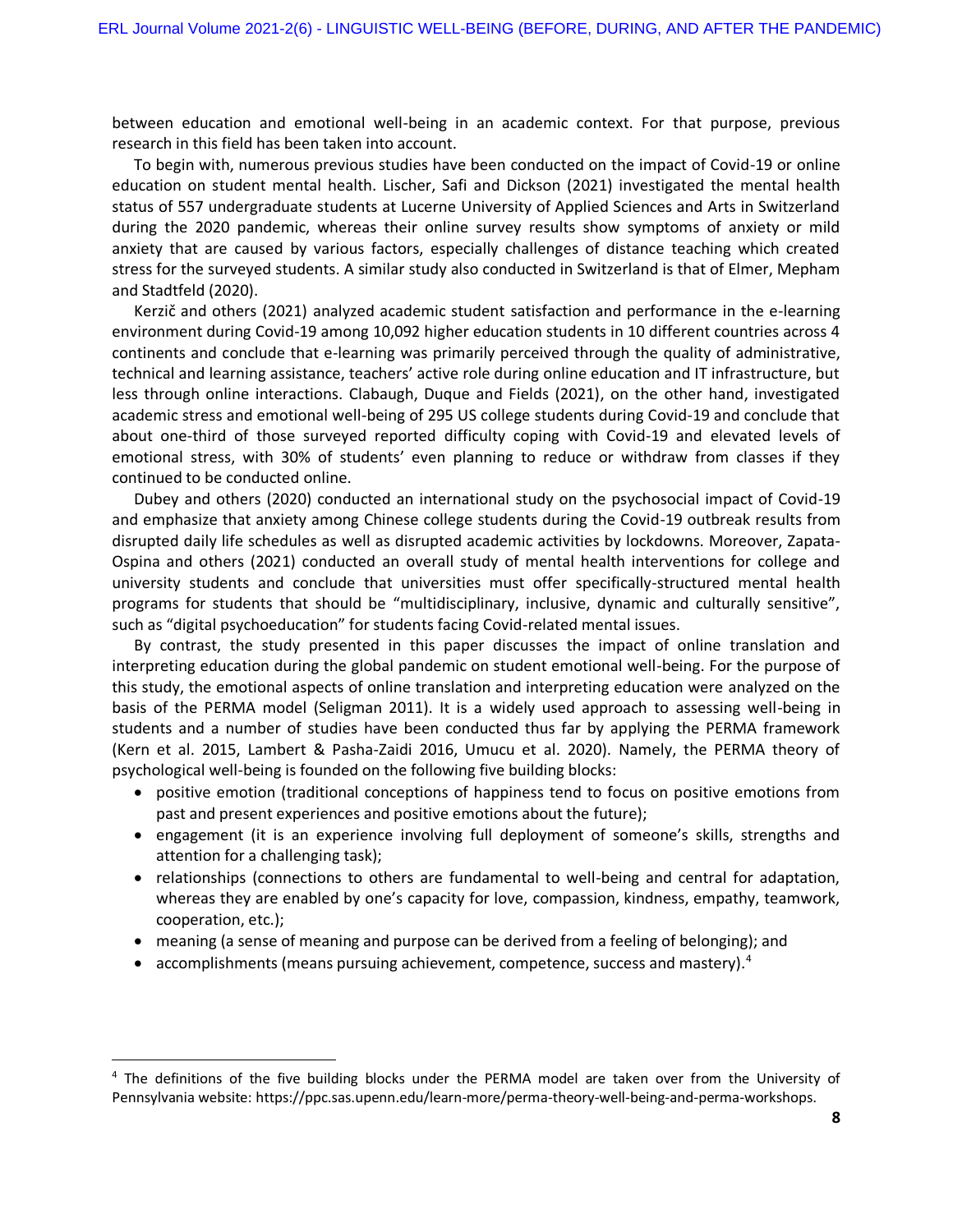#### **Research questions and hypotheses**

After discussing the concept of well-being and establishing a link between education and emotional well-being in an academic context, the following two research questions are discussed in this paper:

R1: Which are the main risk factors to translation and interpreting students' well-being?

R2: Does the digital transformation of education have an impact on students from an emotional point of view?

The two research questions lead to two hypotheses being proposed. Translation and interpreting education relies on experiential education as a non-traditional method where the focus is also put on how students work and cooperate, and not only on how they translate or interpret (Sazdovska Pigulovska 2021b: 56). Based on this fact, the following first hypothesis can be made in relation to the first research question:

H1: Risk factors to translation and interpreting students' well-being extend beyond environmental factors, and include emotional factors as well.

The first hypothesis is made bearing in mind previous research on this topic. According to OECD research, risk factors to well-being include both environmental factors (learning environments) and individual factors (personal experiences) (Trends Shaping Education 2018). Choi determined three factors that affect student well-being including the learning environment, the level of student engagement and the connectedness or relationships with peers and teachers (Choi 2018).

In relation to the second research question, the author makes the following second hypothesis:

H2: Online education affects translation and interpreting students' emotional well-being.

This second hypothesis is based on the author's initial observations showing that many students at the author's institution struggled with the new arisen situation and novelties when education turned online at the beginning of 2020, which resulted in absent students from online classes, visibly diminished interaction of those present, switched off cameras, missed assignments, etc. Hence, the changed behavior of students was also visible through a myriad of emotional responses expressed during online classes, such as low confidence, insecurity and hesitation during class, lethargy and demotivation, absence of empathy as well as under-engagement expressed through absence of interest in teamwork and cooperation, etc.

#### **Methodology**

To test the previous hypotheses, the author conducted a survey in order to investigate students' personal opinion, contributing factors and emotional experiences with online translation and interpreting education through an online questionnaire. The survey was conducted at the Department of Translation and Interpreting within the Faculty of Philology in Skopje, North Macedonia in the 2020/2021 academic year and involved a representative sample of undergraduate translation and interpreting students who completed three semesters of online classes. The online questionnaire was voluntarily and anonymously answered by a total of 91 undergraduate students out of a targeted sample size of 100 respondents. The respondents are regular students enrolled in second, third or fourth academic year, with an age range between 20-24 years.

The online questionnaire was distributed via Google forms, as a user-friendly tool for less regular attendees as well as via the Microsoft Teams platform for regular attendees of different online courses taught in second, third or fourth academic year. The questions were comprehensive as they did not focus on specific academic courses, but on the overall online education experience, which extended over a period of three full semesters.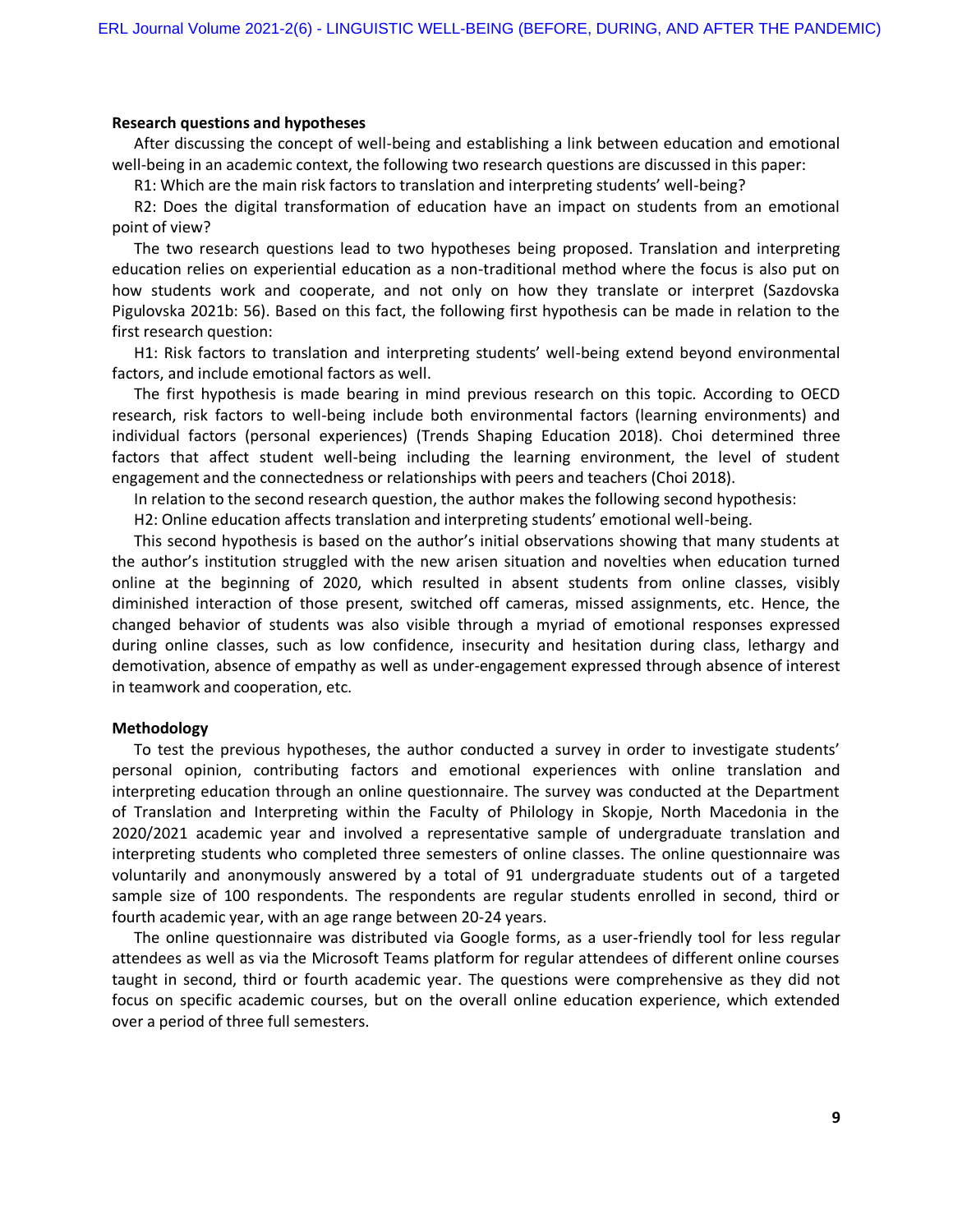#### **Survey design**

The author uses qualitative survey design to assess students' personal experiences and emotional aspects of online translation and interpreting education, considering that it is difficult to quantify emotional aspects and experiences. The online survey questionnaire thus mainly relies on open-ended questions allowing the respondents to elaborate on their experiences and opinions on one side, and which reveal key information such as contributing factors on the other side. In addition to this, the online questionnaire also contains two closed-ended question and three nominal questions, which integrate open-ended components for explanations. Eight questions address issues related to the topic of interest and owing to their conciseness the online questionnaire yielded a high response rate. In order to obtain pertinent responses, this cross-sectional survey study was administered only one time, after the respondents completed three online semesters.

A dichotomous yes or no question was used to open the questionnaire in order to segment the respondents' personal experiences into positive or negative experiences, and help understand whether students regard online education as a positive or negative experience. This question was followed by open-ended questions asking respondents to elaborate further on reasons for their personal experiences, which led to conclusions on contributing factors to student well-being. Three nominal questions with multiple answer choices were used for systematic organization of emotions experienced, so students were given some initial ideas as they could understand various sentiments as emotions (for example, exhausted) and thus provide information that is not pertinent for analysis. In order to avoid false conclusions or confirmation bias by limiting the categories of emotions that were experienced by students, an open-ended component was added to the nominal questions (categorized as "other"), which allowed the respondents freedom to describe other emotions they experienced personally.

The emotional aspects of online education were analyzed on the basis of the five building blocks under the PERMA model (Seligman, 2011), which is a widely used testing technique for assessing wellbeing in students. Hence, for the purpose of assessing students' emotional well-being and risk factors during online translation and interpreting education, the online questionnaire was constructed by focusing on the following issues:

- whether surveyed students experienced online translation or interpreting education in the current pandemic context as a positive or negative experience (question 1) and which are the main contributing factors for their personal experiences with the new e-learning environment (question 2);

- possibility for establishing student-student and student-teacher relationships and their quality (question 3);

- whether students experienced a feeling of belonging to the educational institution or to peer groups, and thus whether they felt a need for psychological support (question 4);

- whether students achieved accomplishments in the new educational model, and thus whether they prefer to continue with that model in the future (question 5); and

- whether students were sufficiently engaged during online education and which specific emotions they experienced in that process (questions 6, 7 and 8).

#### **Data analysis**

For the purpose of analyzing the data collected through an online questionnaire, the author applies a qualitative data analysis. In particular, thematic iterative analysis was conducted as a method of analyzing qualitative data, which enables qualitative insight related to the two research questions posed in this paper. Namely, the open-ended questions gave the respondents freedom for autonomous explanations of their personal experiences as well as opinions, which revealed students' needs and preferences that were previously unknown to the author. This also provides insight into areas for improvement that were previously disregarded and which could improve student experience with online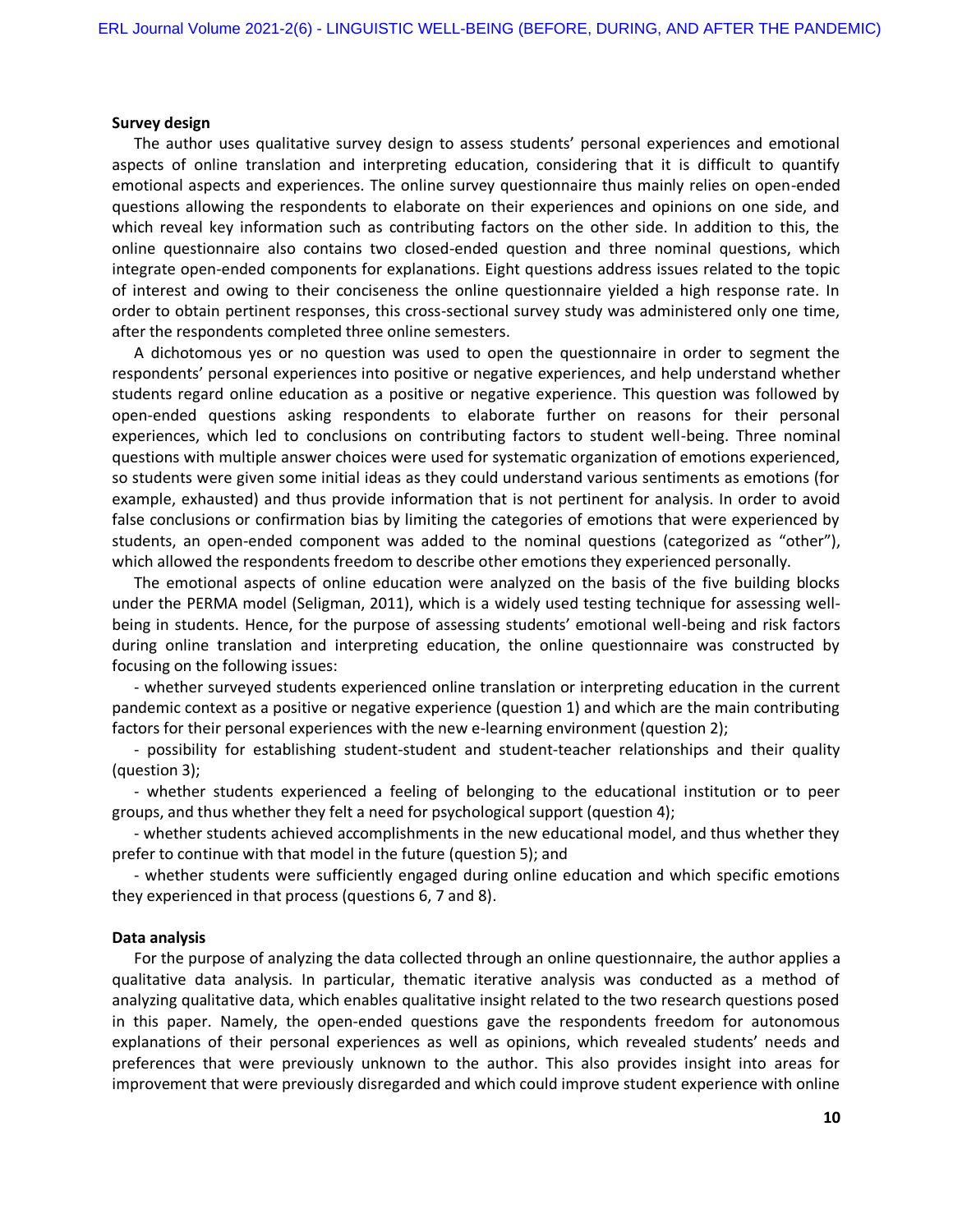education. The dominance of open-ended questions was also aimed at avoiding bias, considering that responses on emotional aspects should not be limited with predetermined choices.

Considering that this study involves initial and small-scale research, thematic analysis as a qualitative research method enabled the author to identify patterns among students' emotional experiences and responses relating to online translation and interpreting education, such as positive or negative emotion from personal experiences, engagement, relationships, meaning and accomplishment as well as contributing factors. It also helps identify weaknesses of current online education that could be considered risk factor to students' emotional well-being. It is also possible to use the results from the thematic analysis for determining future trends in online translation and interpreting education.

The results confirming the first hypothesis (on the risk factors to students' well-being) were obtained by identifying patterns among students on the basis of thematic analysis. Namely, the collected data was analyzed by themes, whereby 6 preliminary codes were generated by the author, which will be mentioned bellow. The preliminary codes assigned to data collected were used to identify common themes (patterns) as well as to define and name different themes that enable deeper insight into contributing positive or negative factors to students' well-being.

Additionally, after generating clear names for each theme, they were visually presented on figures, some of which were assigned percentage values to demonstrate which aspects or factors prevail. The online survey results are thus presented on eight figures, which serve as basis for making observations and conclusions, which subsequently lead to a concluding discussion at the end of this paper. Results presented on the figures can also show trends in online translation and interpreting education as well as students' needs and expectations from online education based on the occurrence of their responses.

The results concerning the second hypothesis (on the impact of online education on students' emotional well-being) were obtained by searching for emotional responses among explanations for students' personal experience with online education, classified into two groups as emotionally charged positive or negative words or emotionally neutral words. In particular, the sentiment analysis technique allows understanding of the intentions and emotions of responses, which can be classified as positive, negative or neutral,<sup>5</sup> and were used to determine overriding emotions among students.

## **Results from the online survey research**

 $\overline{\phantom{a}}$ 

The online questionnaire was completed by 91 full-time translation and interpreting students from North Macedonian and it was aimed at investigating emotional aspects of online education in the current pandemic context and assessing students' emotional responses. Bearing in mind that one of the most important aspects for psychological well-being is positive emotion from past and present experiences and positive emotions about the future (Seligman 2011), the questionnaire was opened with a dichotomous yes or no question to determine students' personal experience with the new elearning environment and whether they perceive online education as a generally positive or negative experience. The aim was to segment the respondents' personal experiences into positive or negative, and their subsequent explanations on the reasons. 65.9% of total surveyed students personally consider online education a generally positive experience, compared to 34.1% who generally experience the new e-learning environment in a negative way, as presented on Figure 1.

<sup>5</sup> Datapine website[: https://www.datapine.com/blog/data-analysis-methods-and-techniques/.](https://www.datapine.com/blog/data-analysis-methods-and-techniques/)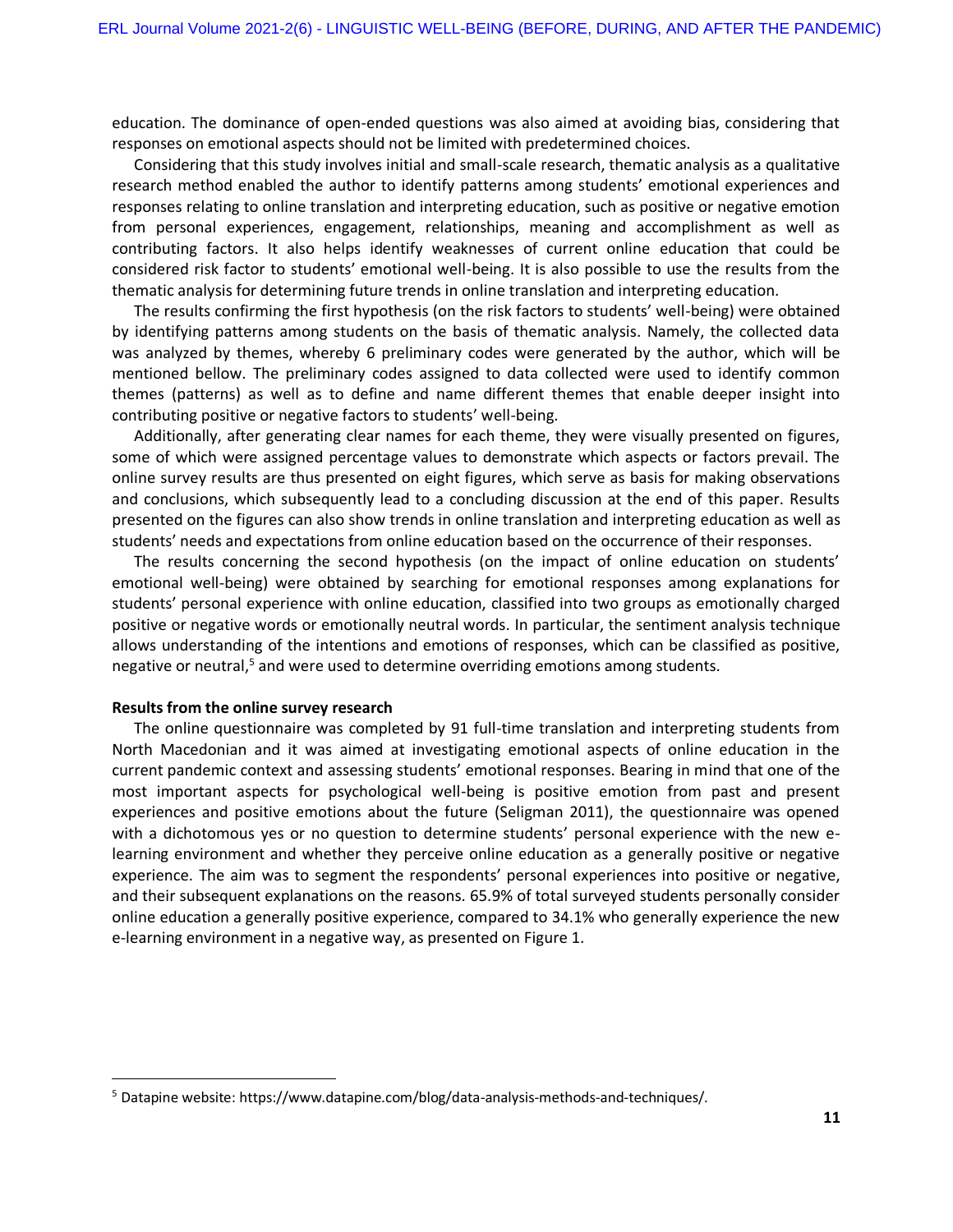

# **Figure 1:** Student personal experience with online education

The first question results show that the positive experience prevails, however this is a very general first conclusion that could be impressionist. Hence, to explain the reasons for this initial result that could reveal contributing factors, this dichotomous question was followed by an open-ended question allowing respondents to elaborate further on the reasons for their personal experiences by explaining in their own words why online education was a generally positive or negative experience for them personally. The responses were analyzed by conducting thematic analysis, which allows to analyze collected data by themes and to generate clear names for each theme.

## **Risk factors to translation and interpreting students' well-being**

The inductive approach to thematic analysis allows for collected data to govern the themes of relevance to this particular survey. The initial codes served as grounds for mapping 6 common themes of relevance to students' positive or negative experience, which reveal contributing factors and are presented on Figures 2 and 3 bellow. Firstly, six preliminary codes were assigned by the author to data collected from the second question, as follows: easy access, collaboration, personal interest, accomplishments, time management and comfort zone, on the basis of which positive themes were mapped. The results from the second question reveal common patterns in students' positive experiences, as presented on Figure 2.



**Figure 2:** Students' personal reasons for positive online education experience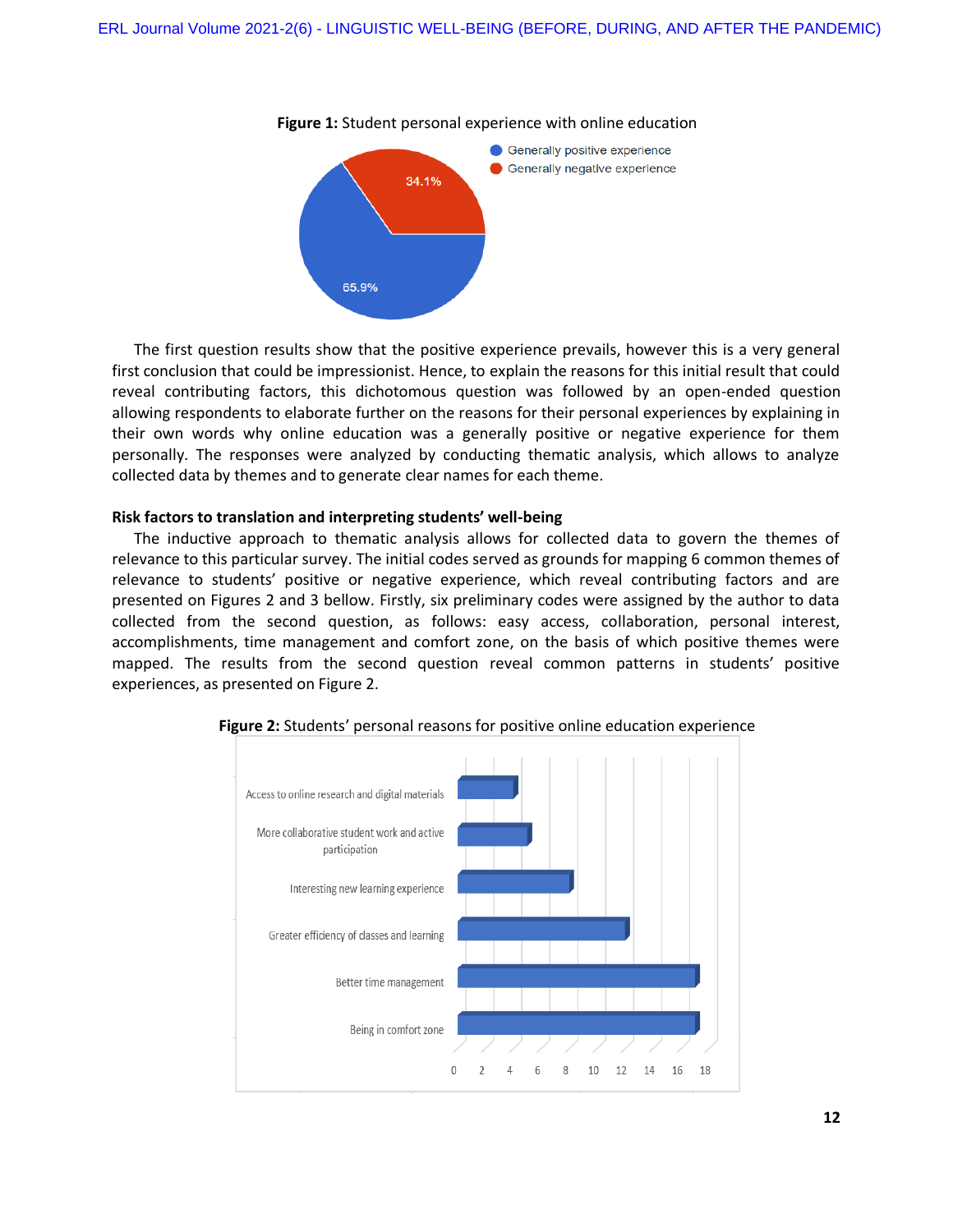Figure 2 shows the main reasons for considering the new e-learning environment a positive experience: "being in one's comfort zone" and the possibility for "better time management" after turning online as seen through having more time for research and exam preparation as well as friends and family time. Less commonly specified reasons by students are considering tele-education "an interesting new learning experience" or as being "more efficient" than the traditional educational environment. Several students explained that technology offered "more opportunities for collaborative student work and active participation" especially for shy and introvert students, as well as that technology provided "easier access to online research and digital books and materials", which alleviated some of the stress of learning in the new e-learning environment (as explained by some students).

The themes presented on Figure 2 provide insight into contributing factors for a positive experience and reveal a pattern in students' opinion and personal experiences. Namely, the dominant response showing that most students "prefer to be in their own comfort zones" is an emotional factor because it reveals a possible feeling of insecurity among students. These could be emotional insecurities about the new arisen situation, their future profession as translators/interpreters, personal weaknesses, low selfconfidence, low motivation, etc. Emotional factors are related to a person's emotions which induce certain behavior or emotional signs of stress. The analysis reveals other personal factors, which are related to personal growth and circumstances, such as "accomplishments" (greater efficiency of elearning, interesting new learning experience). Other contributing factors for a positive experience include environmental ones related to "engagement" (opportunity for collaborative student work and active participation, better time management).

Furthermore, five preliminary codes were assigned by the author to data collected from the second question, as follows: socialization, collaboration, accomplishments, motivation and technical issues, on the basis of which negative themes were mapped. On the other hand, the results from the second question also reveal common patterns in students' negative experiences, as presented on Figure 3.



**Figure 3:** Students' personal reasons for negative online education experience

Figure 3 shows the main reasons for considering the new e-learning environment a negative experience, which include "social distancing", "lack of collaboration" and "less socialization with peers" as main contributing factors. Less commonly specified reasons by students were "smaller efficiency of online education" than the traditional educational environment and "increased use of technology". Motivation and focus are common contributing factors for some students who explained that they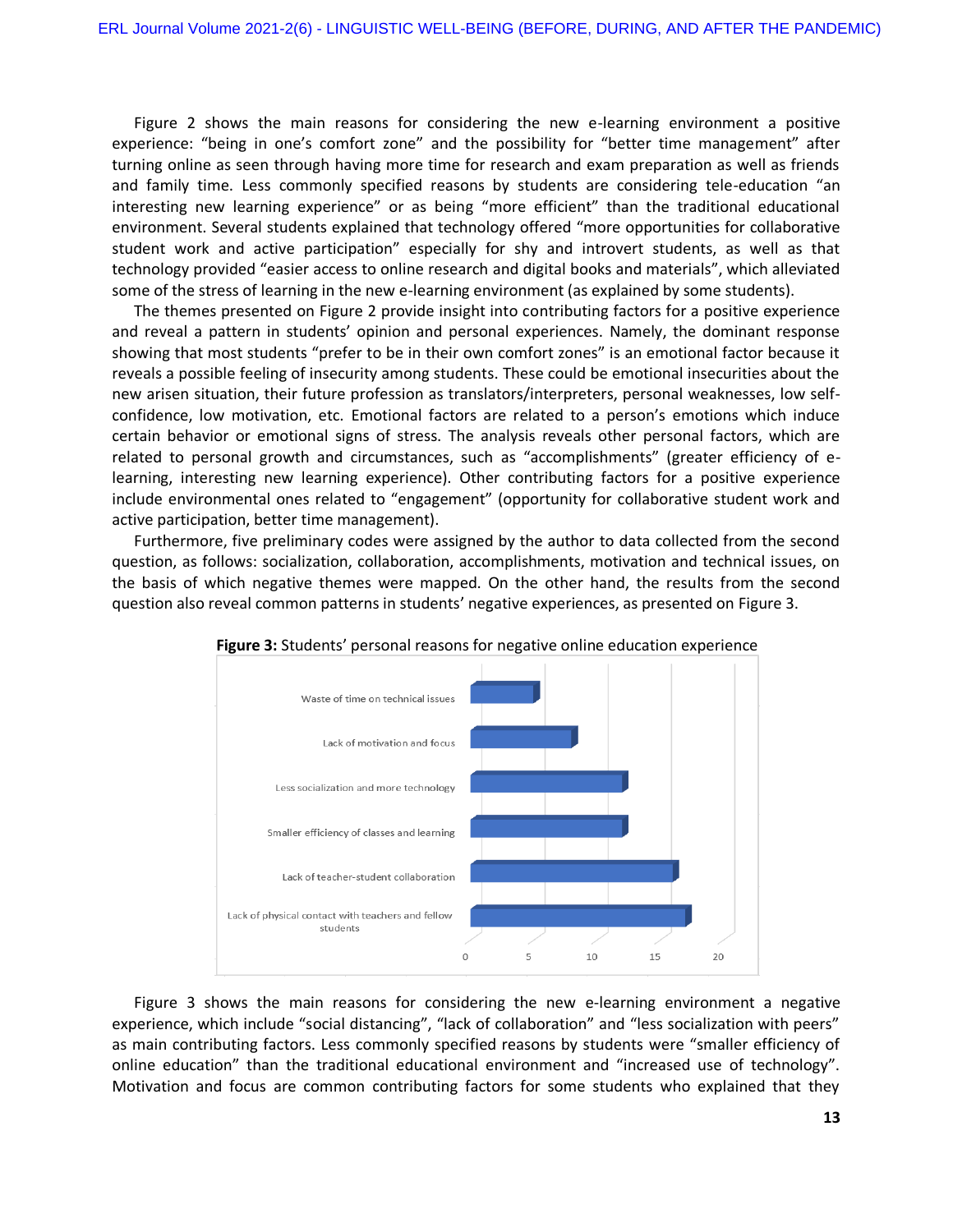struggled with "lack of motivation and focus" after shifting to online education or that technology implies "waste of time on technical issues", which triggered stress of learning in an online environment (as indicated by some students).

Subsequently, the common themes presented on Figure 3 provide insight into contributing factors for a negative experience and expose a pattern in students' attitudes and personal experiences. Namely, students dominantly indicate social factors for a negative experience with "connectedness" (lack of physical contact with teacher and peers) and "relationships" (less socialization with peers) as overriding factors, which reveal a possible feeling of isolation. The thematic analysis reveals that environmental factors also influenced a negative experience, such as "engagement" (lack of collaboration during and after online class) as well as personal factors related to "accomplishments" (smaller efficiency of elearning) and "motivation" (many of those surveyed struggled with diminished motivation or ability to focus or socialize online). To conclude, these preliminary results presented on Figure 2 and 3 lead to the conclusion that contributing factors for a positive or negative students' experience with the new elearning environment involve a combination of emotional, social and environmental factors.

The third question was open-ended and explored the possibility for establishing relationships during online education and the quality of student-student and student-teacher relationships. Relationships imply connections to others and are considered fundamental to well-being and central for adaptation, whereas they are enabled by one's capacity for love, compassion, kindness, empathy, teamwork, cooperation, etc. (Seligman 2011). Students gave long descriptive answers to the sixth question, which are difficult to quantify, but help detect two problematic aspects of online education: lack of empathy and lack of interdependency among students. Empathy implies awareness of and understanding how others feel (Bar-On 2006: 21). Some students explicated that "teachers lacked empathy" by not considering whether students had sufficient time to complete overwhelming assignments and low understanding when students faced technical problems. Others stated that "teachers did not fully collaborate with students" as they often disregarded student opinion on the online course and focused on covering course material often without detailed explanations, which made students feel "anxious", "insecure" or "scared". These aspects in turn created "exam-related fear" and "anxiety" among students as well as "uncertainty about their professional competencies as future translators and interpreters".

Nooijer, Schneider and Verstegen (2020) conclude that collaborative learning depends on course design, on the roles of teachers and students and requires interdependency. Interdependency implies student collaboration aimed at reaching a common goal, team process, facilitating autonomy, reflecting on collaboration, etc. (Nooijer, Schneider & Verstegen 2020: 1). Interdependency contributes to relatedness because it encourages interaction and provides an opportunity to connect with others (Martin, Kelly & Terry 2018 in Nooijer, Schneider & Verstegen 2020). In this question, as high as 45 surveyed students explained that more focus was put on course material than on student-student interactions as well as teacher-student collaboration, which often resulted in students feeling "bored" or "unmotivated".

To conclude, student responses to the third question reveal two risk factors to establishing relationships in an online environment: empathy and interdependency among students. Empathy and interdependency can be considered interpersonal factors, whereas the experience of the surveyed students demonstrates that they have an impact on their well-being.

Another important form of relationship building is academic advising (Gordon-Starks, 2015). Hence, the fourth question focused on meaning, considering that a sense of meaning and purpose can be derived from a feeling of belonging (Seligman, 2011). In this dichotomous yes or no question students were asked whether they experienced a feeling of belonging to the educational institution or to their peer group, and thus whether they felt a need for psychological support concerning online education. Their responses are presented on Figure 4.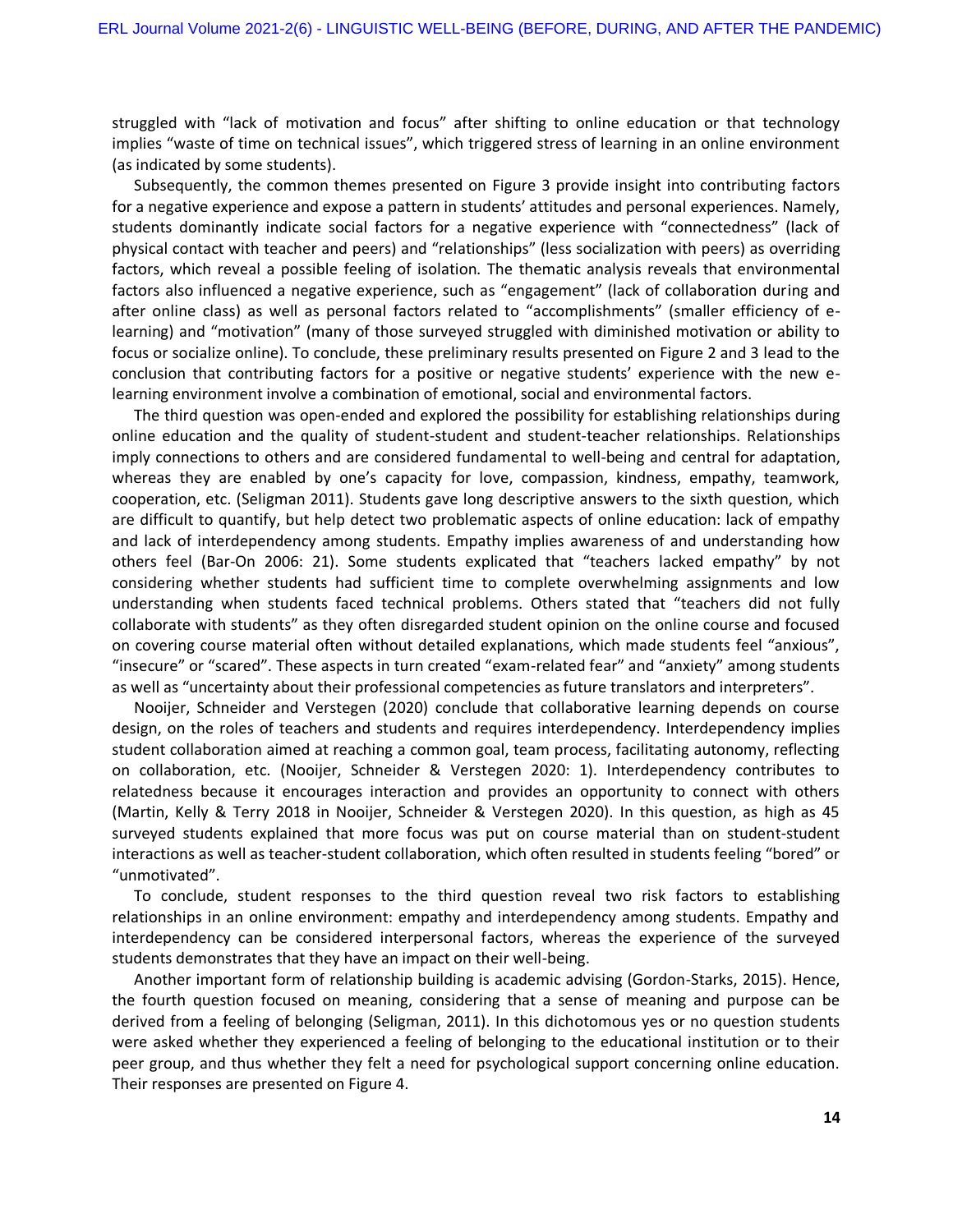

**Figure 4:** Student opinion on personal benefit from psychological support

As high as 71.4% of surveyed students responded that they felt a need for psychological support from teachers or even from fellow students concerning different aspects that could help them adjust to online education. Only 28.6% did not feel such a need. As for the reasons explaining such a strong need for psychological support, in the open-segment to this question the students explained that they would benefit from psychological support "during challenging times when students struggle with stress and different anxieties". Moreover, in the open-segment many students described that they felt "isolated" and "disconnected", with many describing emotional signs of stress, such as "fear of the unknown", "health-related fear" and "anxiety" during online education. These responses indicate that many students did not experience a feeling of belonging to the educational institution, nor to their peer group. Bearing in mind that students respond to novelties and deal with challenges in various (emotional) ways, numerous international studies indicate that psychological support contributes to positive mental health during online education (Zapata-Ospina et al. 2021, Hassan et al. 2022).

In conclusion, student responses reveal two risk factors to a experiencing a sense of belonging: "connectedness" (lack of physical contact with teacher and peers) and "relationships" (less socialization with peers, and low student-teacher collaboration). This demonstrates a combination of social, emotional and environmental factors. In fact, the results from Figure 4 indicate that students need a sense of community and belonging, especially in such isolated and uncertain times and would benefit from emotional support networks, which is exactly what is currently missing at many universities, including the author's institution. Students' sense of belonging is a key protective factor in times of social isolation, anxiety and depression during the Covid-19 pandemic (Gopalan, Linden-Carmichael & Lanza 2022). According to O'Brien (2020), the "sense of social connection plays a key role in coping with stress".<sup>6</sup> The universities in some countries have started to offer informal support to students from the very beginning of the pandemic, especially during lockdown, such as wellness resources (online yoga or meditation), entertainment (online karaoke, games, etc.) to make up for not being physically connected with peers, especially for first year students who have never attended traditional classes.

At the author's institution, an initial attempt was made to offer psycho-social support to both teachers and students through a pilot project entitled "Psychosocial support for teachers and students at the Faculty of Philology during the global pandemic". In additions to 15 teachers and interested students, a clinical psychologist was also included in the project to aid with self-care and student care, while at the same time promoting the quality of both personal and professional life during the Covid-19 crisis. A series of 9 online workshops were held, whereas the project activities, results and overall project results related to providing self-care and student support are available online, with special

 $\overline{a}$ 

<sup>6</sup> University of California website [https://thebottomline.as.ucsb.edu/2020/05/st-1-the-psychological-effects-of](https://thebottomline.as.ucsb.edu/2020/05/st-1-the-psychological-effects-of-covid-19-on-students)[covid-19-on-students.](https://thebottomline.as.ucsb.edu/2020/05/st-1-the-psychological-effects-of-covid-19-on-students)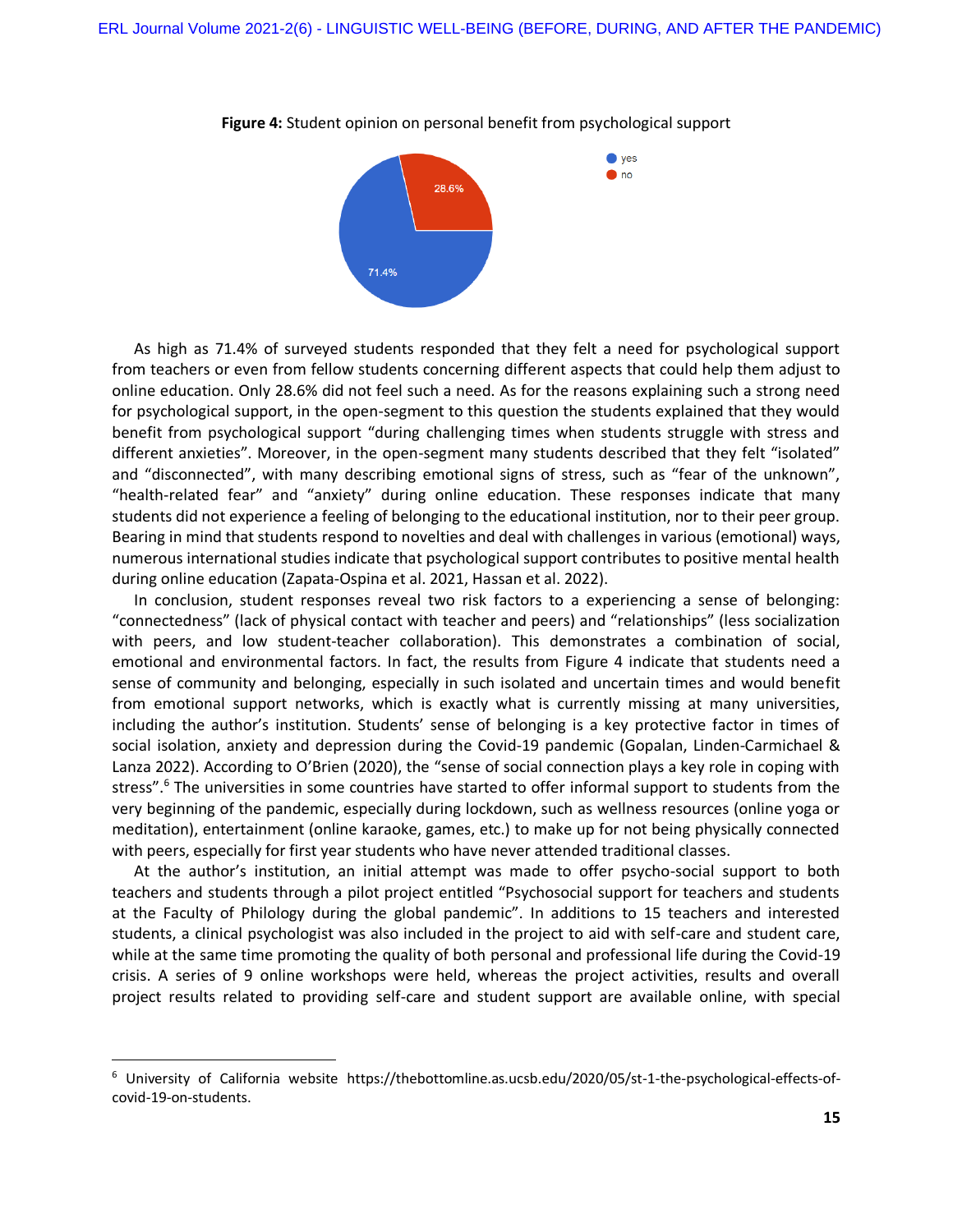emphasis on mental health.<sup>7</sup> This specific experience demonstrated that support can come from external professionals, teachers as well as peers. Hence, the project is currently in second phase.

The fifth question explores whether students achieved accomplishments in the new educational model and thus whether they prefer to continue with that model in the future. Accomplishments means pursuing achievement, competence, success and mastery (Seligman 2011). Only 11% replied that they preferred online education to continue in the future, whereas 40.7% replied that they preferred traditional education with attending lectures physically. However, almost half of the respondents (48.4%) chose blended learning as a preferred educational form, which is a combination of physically attending lectures and online classes. Student responses are presented on Figure 5.



# **Figure 5:** Student preference for future learning environment

The results show that since many students were aware that online education has both opportunities and limitations, they prefer to get the best of both worlds, which is blended learning through physical presence coupled with the advantages of technology and online work. As high as 40.7% said that they did not achieve sufficient accomplishments in the e-learning environment, which is a personal factor related to personal achievements. This means that if online education continues to be conducted to any extent (partial or full) in the future, it will require serious changes and improvements that extend beyond the learning environment and put students' well-being in the focus.

Figures 1 through 5 develop deeper insight into risk factors affecting translation and interpreting students' well-being. For the purpose of this study, contributing factors were divided in three groups: environmental factors related to the e-learning environment, personal factors related to personal growth and circumstances (that can be divided into intrapersonal and interpersonal), social factors related to various social aspects and connectedness, and emotional factors related to emotions and their effect on different behavior or emotional states such as stress, fear, anxiety, etc. It can be concluded that all of the previously described factors were encountered as reasons for students' experience with online education and that students' well-being is not only affected by the quality of online education. In fact, students' well-being is not only affected by environmental factors, such as organization of online classes, access to digital materials and e-learning platforms, but also by a number of other factors ranging from personal to social and emotional factors that contribute to dealing with emotional signs of stress, motivation, establishing peer groups, relationships, connectedness, etc. These are only initial results, so this hypothesis requires a larger-scale study with more in-depth investigation as to which of these risk factors prevail or more significantly affect students' well-being.

 $\overline{\phantom{a}}$ 

<sup>7</sup> Psychosocial Support Websit[e https://coda.io/d/\\_d-BpfE3Oinz/\\_supjT#\\_luWLR.](https://coda.io/d/_d-BpfE3Oinz/_supjT#_luWLR)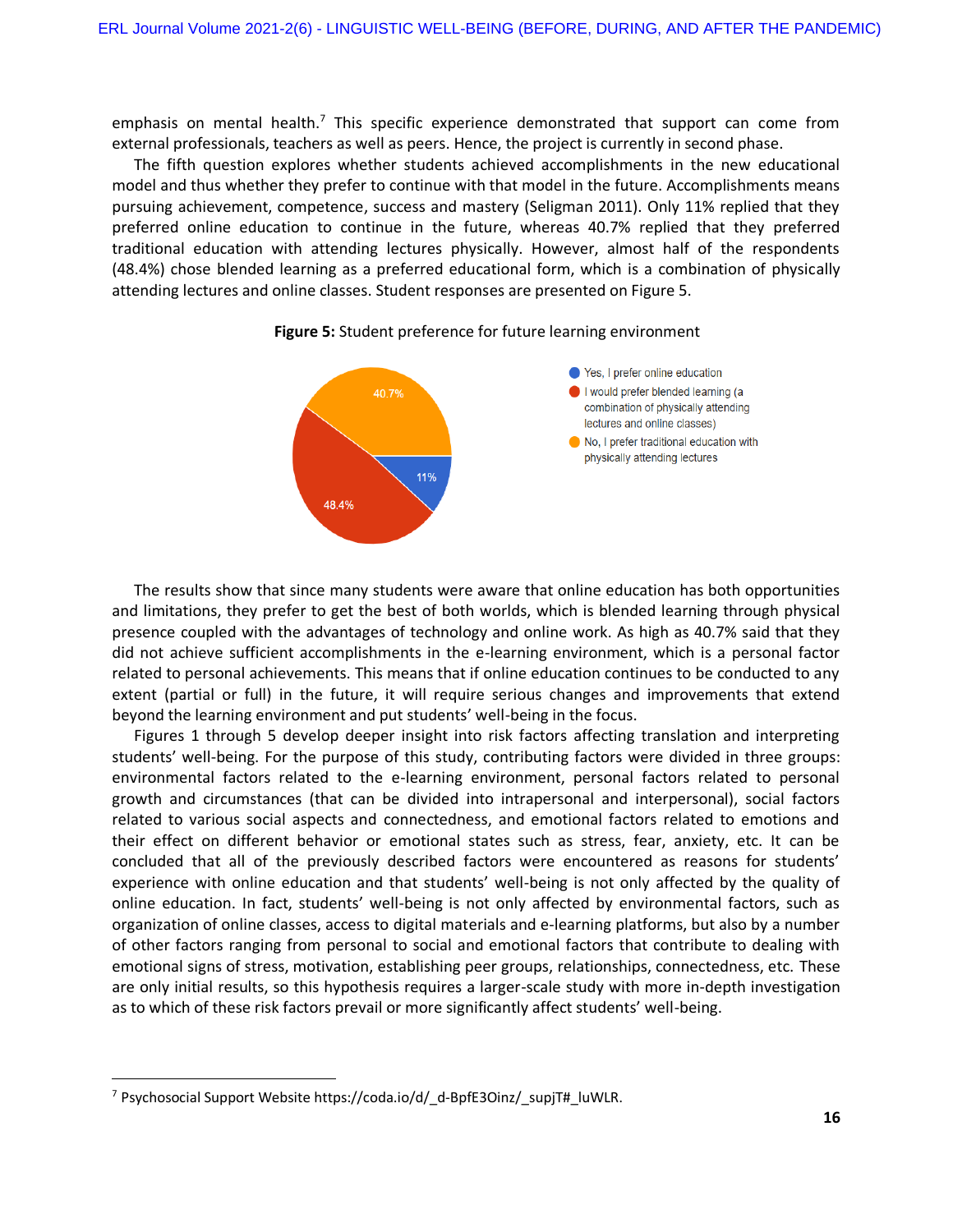#### **Impact of online education on students' emotional well-being**

Emotional well-being implies "the ability to be resilient, manage one's emotions and generate emotions that lead to good feelings".<sup>8</sup> Numerous studies indicate that emotions play a significant role in psychological well-being of students, thus directly affecting all aspects of their academic lives (Health, 2016), whereas emotion management and regulation positively contribute to academic performance (Fuente 2021 in Hassan et al. 2021). Emotions are psychological states with important social and evolutionary adaptive functions (Ekman et al. 1972, Izard 1977) and influence decision-making, creativity, teamwork, negotiation, leadership and job performance (Barsade & Gipson 2007).

Positive emotions (for example, enjoyment and interest) are associated with students' attention, concentration, engagement and persistence in learning activities, which positively correlate with academic achievements (Eccles 2005, Moeller at all. 2020, Schiefele 1996 in Zuniga et al. 2021). Negative emotions (for example, boredom, burnout and anxiety) are known to diminish cognitive resources thus negatively affecting performance and academic achievements (Madigan & Curran 2020, Moeller at all. 2020, Samuel & Burger 2019 in Zuniga et al. 2021).

From sixth through eight question the respondents were asked to describe which emotions they experienced in the new e-learning environment by choosing one or several pre-determined options. These nominal questions also include an open-ended component categorized as "other", which allowed respondents freedom to describe other emotions they experienced. Obtained responses from the sixth question on students' emotions during online classes mainly ranged between "monotony and demotivation" (31%) as a dominant feeling among one student group and "safe" to be in one's comfort zone (27%) as a dominant feeling among another student group. Some students experienced a feeling of "insecurity and uncertainty" (11%) during online classes and/or "fear" (7%), while others indicated "motivation and enthusiasm" (8%) and/or "creativity and desire to interact" with the students and teacher (6%). Only 10% of respondents replied indifferently of having the "same feeling as being physically present in the classroom". Student responses on the sixth question are presented in Figure 6.





 $\overline{\phantom{a}}$ 

<sup>8</sup> [https://www.coe.int/en/web/campaign-free-to-speak-safe-to-learn/improving-well-being-at-school.](https://www.coe.int/en/web/campaign-free-to-speak-safe-to-learn/improving-well-being-at-school)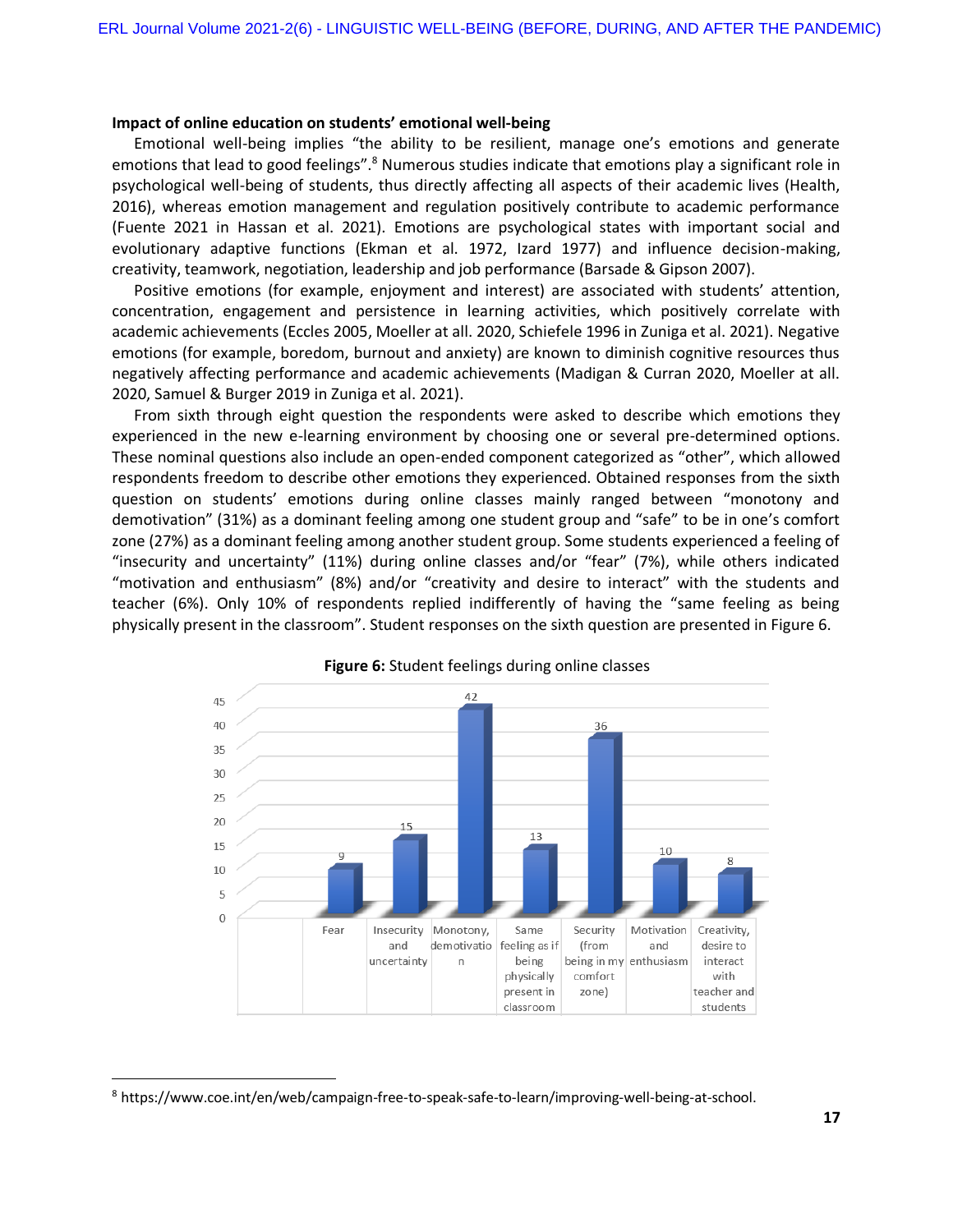Based on the responses in Figure 6, a conclusion can be made that the dominant feeling of monotony and demotivation results from a sedentary lifestyle involving countless hours in front of their computer screens as well as from under-engagement during and after class, which also leads to lack of focus and enthusiasm. These occurrences were experienced as a source of "stress and anxiety" as explained by respondents in the open-ended segment, and had a negative impact on their emotional well-being, whereas for some students it even impacted their physical well-being. Furthermore, the fact that most respondents explained that they felt in their comfort zone to work from home demonstrates that students need a sense of stability and that many experience emotional insecurities about the new arisen situation, their future profession as translators/interpreters, personal weaknesses, low self-confidence, low motivation, etc. Some students are already aware that Covid-19 has had a negative impact on the global demand for the translator and interpreter profession.

The results in Figure 6 reveal a variety of emotions experienced by respondents ranging from positive emotions (safe, motivated, enthusiastic, creative) to negative emotions (bored, demotivated, insecure, scared, stressed, anxious). These psychological states experienced by students could explain diminished creativity and teamwork during online education (in line with the findings of Barsade & Gipson 2007) as well as diminished students' attention, concentration and engagement (in line with the findings of Eccles 2005, Moeller at all. 2020, Schiefele 1996 in Zuniga et al. 2021). Hence, the results in Figure 6 do not only reveal an insufficient level of student "engagement" after translation and interpreting education turned fully online, but also show that such psychological states have an impact on students' emotional well-being.

Additionally, when asked how students felt when giving online presentations or participated in online discussions, as high as 30% replied of having the "same feeling as being physically present in the classroom", whereas 18% experienced "insecurity and uncertainty". Some also faced "fear" (11%) and/or "monotony and demotivation" (11%), while others reported "creativity" during online presentations and discussion and "desire to interact" with the students and teacher (12%) and/or a feeling of "security" (10%) as well as "motivation and enthusiasm" (8%). Their responses are presented on Figure 7.



**Figure 7:** Student feelings during online presentations and discussions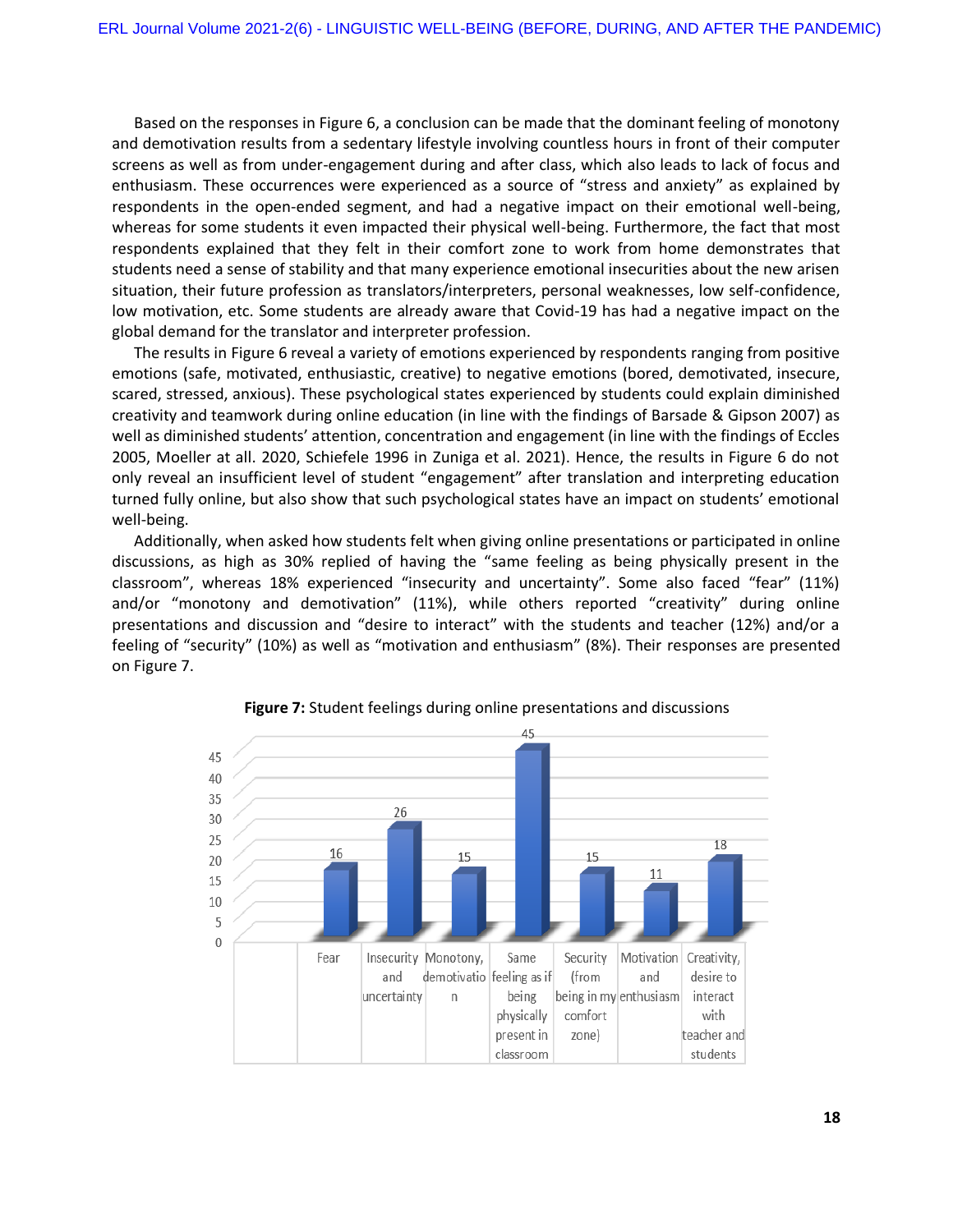Most respondents (30%) reported an indifferent feeling of whether presentations and discussion were online or given with physical presence in the classroom. However, more emotional signs were reported when students were asked how they felt during online exams in the past year as presented on Figure 8. Respondents mainly experienced "insecurity and uncertainty" during online exams (22.9%) as a dominant feeling in one student group, followed by "fear" (22.1%) and "security when taking exams from home" (22.1%). Certain students also faced "monotony and demotivation" to take online exams (11.4%), while others reported "motivation and enthusiasm" (4.7%) and/or "creativity and desire to interact" with the students and teacher (1.5%). Only 15.3% gave indifferent responses of not being affected by whether taking exams physically or online. Some respondents in the open-ended segment indicated experiencing "stress and anxiety" even during online exams. Their responses are presented on Figure 8.





By comparing results in Figures 7 and 8 it can be concluded that students are more affected by online exams and not very affected by online presentations or discussions. Several negative feelings were associated with online exams, such as fear and insecurity, with many admitting that they prefer to take exams from their homes (or comfort zones). This particularly indicates that online exams are a source of anxiety and low self-confidence and that teachers must address this issue in order to increase student motivation and self-confidence during online examination.

The results in Figures 6, 7 and 8 confirm that students exhibit emotional signs of stress, such as fear, anxiety, demotivation and low self-confidence. Stress is considered "a particular relationship between the person and the environment that is appraised by the person as taxing or exceeding his or her resources and endangering his or her well-being" (Folkman & Lazarus 1984 in [Thandevaraj;](https://www.scirp.org/journal/articles.aspx?searchcode=Enba+J.++Thandevaraj&searchfield=authors&page=1) Gani & Nasir 2021). Fear is the most common feelings among surveyed students and it is an emotional response to stress or uncertainty. In the open-ended segment, fear was often associated with anxiety which is a psychological and physical response to treat a self-concept characterized by subjective, consciously perceived feeling of tension (Spielberger 1983). Considering that emotions play a significant role in psychological well-being of students (Health 2016), such psychological states of fear and anxiety experienced by surveyed students during online education have a great impact on students' emotional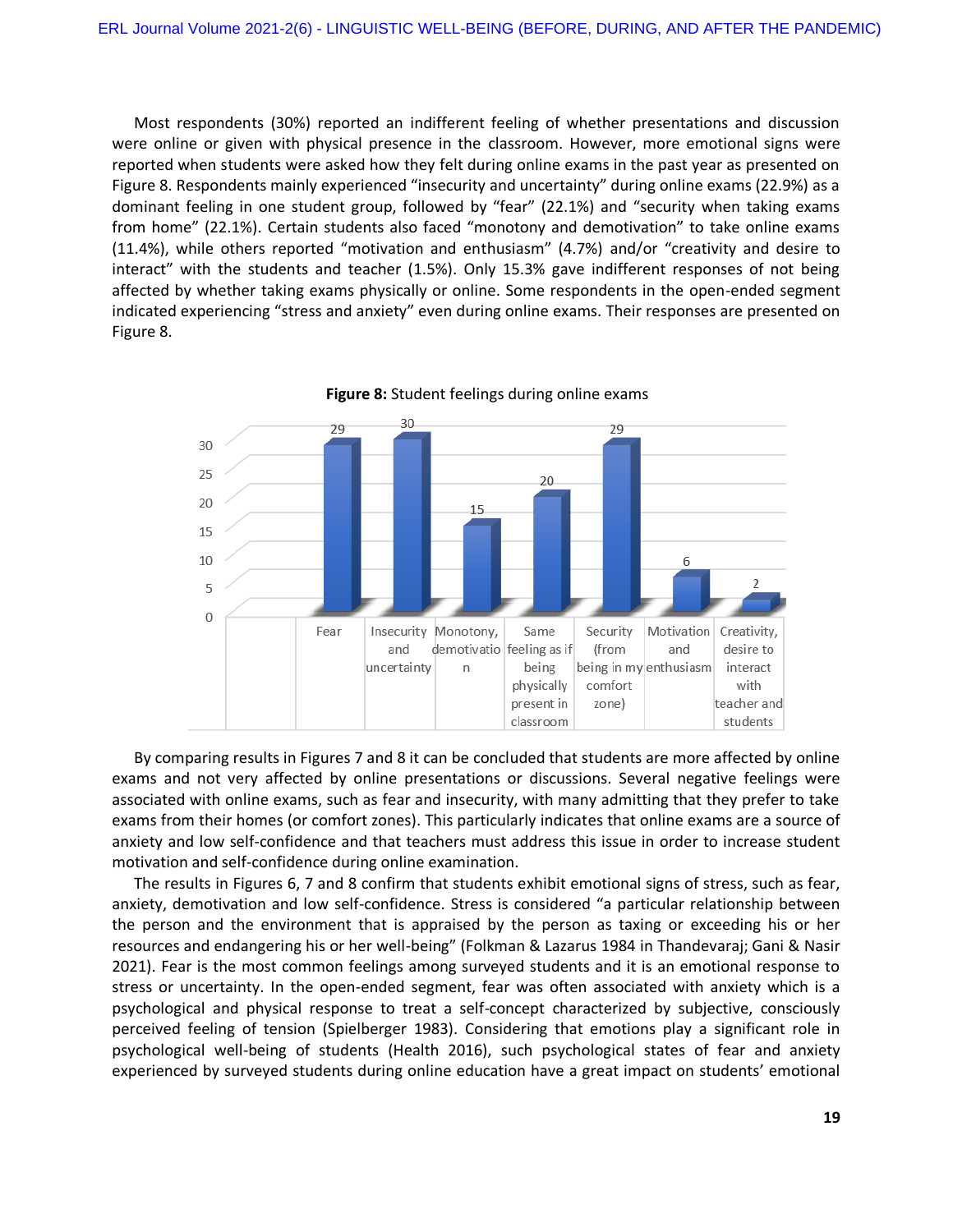well-being. Namely, fear and anxiety affect mind and pose physical and psychological threats (Cassady 2001).

The responses presented in Figures 6, 7 and 8 show that many students experienced strong emotions, some of which are negative emotional responses. Students often used emotionally charged words in the open-ended questions or segments in order to describe their feelings. Students used more words describing negative emotion: demotivated, discouraged, uncomfortable, (over)burdened, scared, anxious, confused, isolated, unemphatic, exhausted, upset, unenthusiastic, drained, frustrated, uncompassionate, stressed, unsafe, tired, bored, uninterested, etc. and less words to describe positive emotion: motivated, encouraged, comfortable, safe, creative, focused, emphatic, enthusiastic, compassionate, relaxed, interested, etc. A much smaller percent of surveyed students used emotionally neutral words to explain their emotions experienced: positive, negative, indifferent, involved, uninvolved and similar words.

The myriad of emotional responses provided by students as well as the emotional signs of stress that were experienced by online students in the new e-learning environment confirm that the digital transformation of education has an impact on students' emotional well-being. Bearing in mind these results as well as the findings presented by Eccles (2005), Moeller at all. (2020) and Schiefele (1996), if positive emotions are experienced during online education, it is reasonable to expect improvement in students' attention, concentration and engagement. The transition to online education due to Covid-19 did not only have educational implications evident through new ways of learning, digital collaboration and materials, etc. It also had considerable emotional implications for students, such as, increased stress, personal insecurity, demotivation and lack of enthusiasm as well as emotional signs of stress, such as anxiety.

## **Discussion**

This paper aims to emphasize the importance of emotional well-being in order for students to achieve a positive experience in the educational process. It can be concluded that online education, which is likely to continue in 2022, must be taken to a different level. Informal skills and competencies, which are of key importance for a future career in translation and interpreting, are usually left out during online education because teachers mainly focus on organizational and digital issues and put student emotional well-being in the background. It is evident that teacher support is need on generic competencies, such as, emotional intelligence-related activities that could help online students focus on self-awareness, self-management, social awareness or adeptness in relationships, motivation and empathy as generic competences (Bar-On 2006: 21).

The main purpose of introducing emotional intelligence in the translation and interpreting classroom at the author's institution was to provide a unique chance for students to work on self-awareness, managing emotions (such as recognizing their emotions, reflecting on how their emotions affected their work and behavior, reflecting on what triggered their negative emotions and whether they managed to control negative emotions during difficult professional situations while working on simulated translation projects), social skills (team work, empathy in a professional environment), adeptness in relationships (conflict resolution with other peers, role playing) and motivation (exercised activities that build selfconfidence and self-motivation) (Sazdovska-Pigulovska 2020: 271-278). Such activities help students use their personal experience (positive or negative) in order to understand the connection between students' emotions, thinking and behavior and raise awareness that students must not only focus on professional development, but on personal development as well. This can be achieved through activities that focus on developing a sense of self-worth and self-knowledge, which help students become aware of their strengths and weaknesses (Sazdovska-Pigulovska 2020: 275). For instance, Carrington and Whitten suggest three activities to developing self-knowledge which contributes to building confidence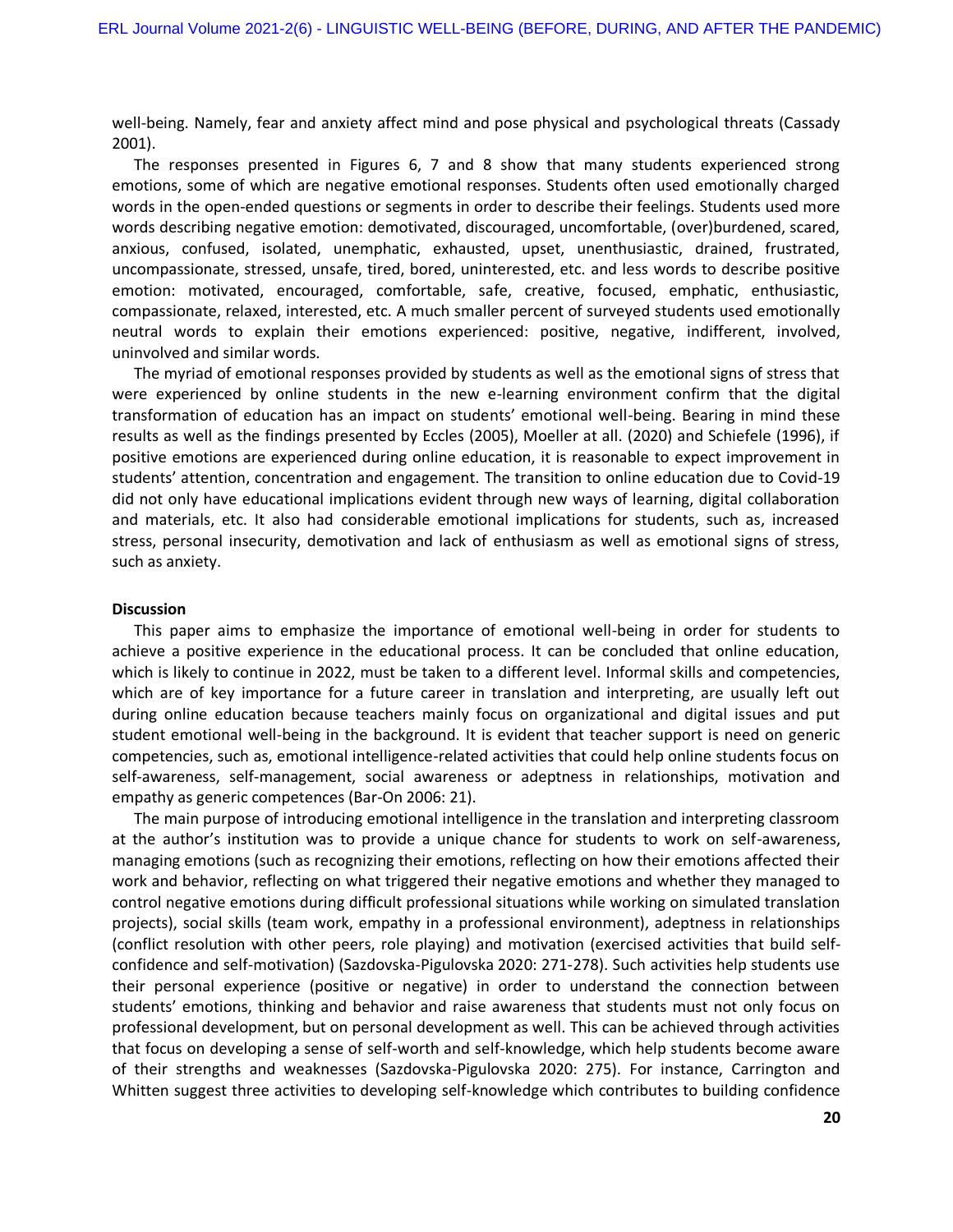and emotional maturity: (1) building self-knowledge, (2) noticing your achievement, and (3) best selfvisualization (Carrington & Whitten 2006: 11-17). Self-worth and self-knowledge are only one domain under the broader area of emotional intelligence (Goleman 2001).

The main discussion needs to be centered around methods for improving future (online) translation and interpreting education by taking into account students' emotions even after the global pandemic is over and how to empower translation and interpreting students who are online learners in the digital era by taking into account their emotions. However, support should not only come from the teacher in the form of educational or digital support, but also from peers in the form of moral or social support. Teachers must first help students build self-awareness, which implies becoming aware of their own emotions, developing self-knowledge and a sense of self-worth in order to maintain or build a positive image of themselves during isolation. Furthermore, students especially need help with self-motivation and self-regulation, whereas the latter focuses on how to manage personal emotions.

The online survey results based on thematic analysis as a qualitative research method can be used for determining future trends in online translation and interpreting education. Namely, one definite conclusion is that students would benefit from integrating emotional education within translation and interpreting curricula. The link between emotional learning and the future of education deserves attention and needs to be further investigated. If online education continues to be conducted to any extent (partial or full) in the future, it will require serious changes and improvements that extend beyond the learning environment and put students' well-being in the focus. Namely, online education must be taken to a different level that extends beyond the familiar or scheduled framework, for instance by enhancing student support and by focusing on informal skills and competencies, such as emotional skills and competences. The only way to empower students who are online learners in the digital era is by taking into account their emotional well-being in addition to their cognitive well-being.

The online survey results demonstrate that in addition to environmental factors, students' well-being is affected by personal factors, social factors and emotional factors, which contribute to dealing with emotional signs of stress, motivation, establishing peer groups, relationships, connectedness, etc. These are only initial results, so this hypothesis requires a larger-scale study with more in-depth investigation as to which of these risk factors prevail or more significantly affect students' well-being. As for emotional well-being, it can be improved by building on social and emotional skills, such as emotional awareness, emotion management, self-confidence, empathy, self-evaluation, etc. which are usually left out of the curriculum. Namely, in the current pandemic context both teachers and students are primarily focused on dealing with technology-related challenges in order to keep up with educational and digital novelties.

To conclude, support should not only come in the form of educational or digital support, but should also be in the form of moral or social support from peers and in the form of psychological support from teachers and other professional that could help online students focus on self-awareness, selfmanagement, social awareness or adeptness in relationships, motivation and empathy as generic emotional skills and competences that are of key importance during isolated online education as well as for their future profession as translators and interpreters.

## **References**

Bar-On, R. (2006). The Bar-On model of emotional-social intelligence. *Psicothema*, 18, 13-25. www.eiconsortium.org

Barsade, S. G., Gibson, D. E. (2007). Why Does Affect Matter in Organizations?. *Academy of Management Perspectives*, 36-59. DOI: 10.5465/AMP.2007.24286163

Carrington, D., Whitten, H. (2006). *Future Directions*. Ashford Colour Press Ltd. Great Britain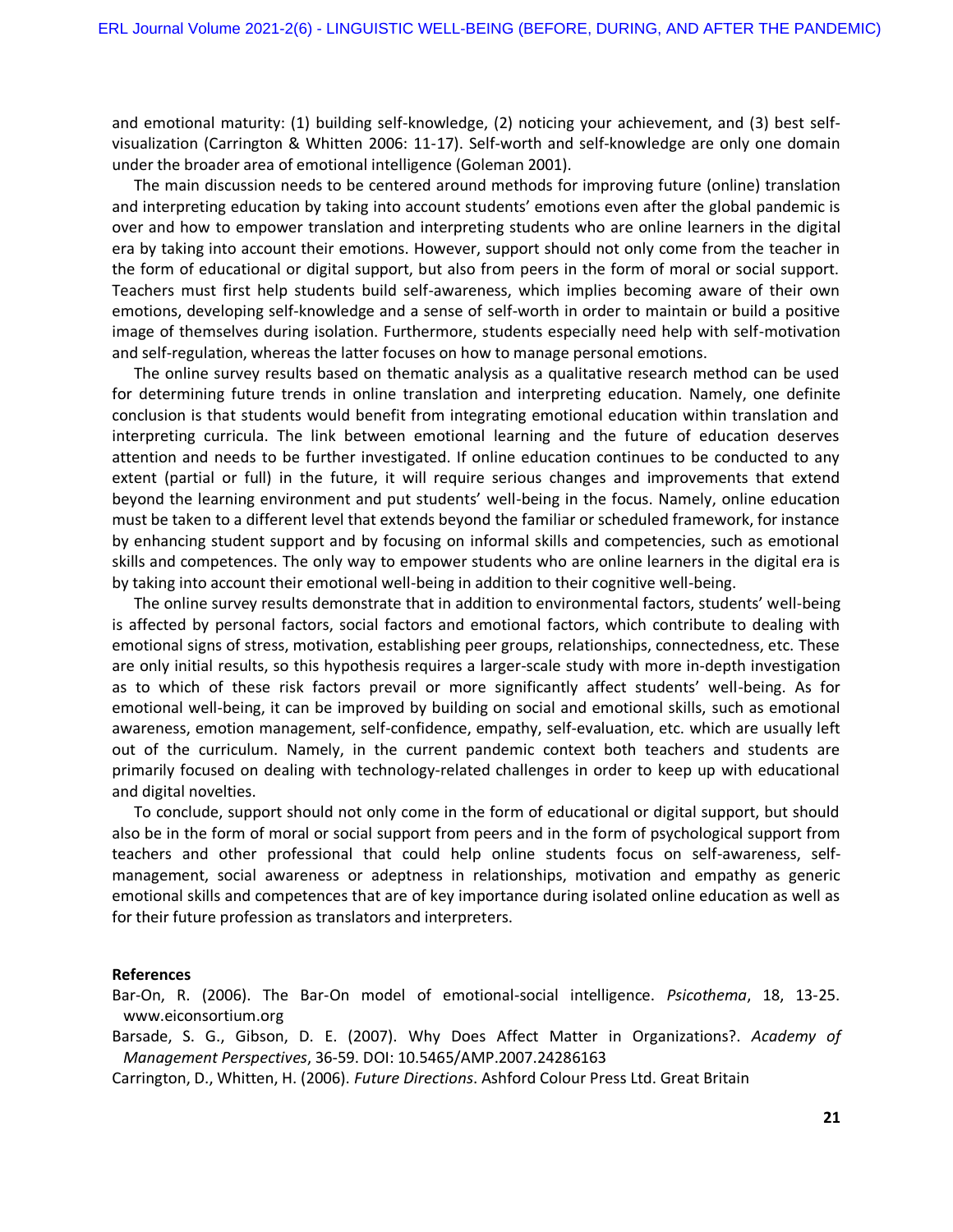- Cassady, J. C. (2001). The stability of undergraduate students' cognitive test anxiety levels. *Practical Assessment, Research and Evaluation*, 7(20): 55-68. DOI: 10.1016/j.learninstruc.2004.09.002
- Choi, A. (2018). Emotional well-being of children and adolescents: recent trends and relevant factors. *OECD education working papers*, 169. OECD Publishing, Paris.
- Clabaugh, A., Duque, J. F., Fields, L. J. (2021). Academic Stress and Emotional Well-Being in United States College Students Following Onset of the COVID-19 Pandemic. *Front Psychol*. 12: 628-787. doi: 10.3389/fpsyg.2021.628787.
- Dubey, S., Biswas. P., Ghosh. R., Chatterjee, S., Dubey, M. J., Chatterjee, S., Lahiri, D., Lavie, C. J. (2020). Psychosocial impact of COVID-19. *Diabetes Metab Syndr*. 14(5): 779-788. doi:10.1016/j.dsx.2020.05.035.
- Ekman, P., Friesen, W., Ellsworth, P. (1972). *Emotion in the Human Face: Guidelines for Research and an Integration of Findings*. Oxford: Pergamon
- Elmer, T., Mepham, K., Stadtfeld, C. (2021). Students under lockdown: Comparisons of students' social networks and mental health before and during the COVID-19 crisis in Switzerland. *Journal PLoS ONE*, 15(7): 236-337. doi: 10.1371/journal.pone.0236337.
- Goleman D. (1998). *Working with Emotional Intelligence*. New York. Bantam Books
- Gopalan, M., Linden-Carmichael. A., Lanza S. (2021). College Students' Sense of Belonging and Mental Health Amidst the COVID-19 Pandemic. *Adolescence Health*, 70(2): 228-233. doi:10.1016/j.jadohealth.2021.10.010.
- Gordon-Starks, D. (2015). Academic advising is relationship building. *Academic Advising Today*, 38(3). https://nacada.ksu.edu/Resources/Academic-Advising-Today/View-Articles/Academic-Advising-is-Relationship-Building.aspx
- Hassan, S.-u.-N., Algahtani, F.D., Atteya, M.R., Almishaal, A.A., Ahmed, A.A., Obeidat, S.T., Kamel, R.M., Mohamed, R.F. (2022). The Impact of Extended E-Learning on Emotional Well-Being of Students during the COVID-19 Pandemic in Saudi Arabia. *Children*, 9(13): 1-14. https://doi.org/10.3390/children9010013.
- Health, C. f. C. M. (2016). *2015 Annual Report* (publication No. STA 15-108). In: Pennsylvania State University. University Park, PA.
- Izard, C. E. (1977). *Human Emotions*. New York: Plenum
- Kern, M.L., Waters, L.E., Adler, A., White, M.A. (2015). A multidimensional approach to measuring wellbeing in students: Application of the PERMA framework. *Journal of Positive Psychology*, 10(3): 262-271. doi:10.1080/17439760.2014.936962.
- Kerzič, D., Kalariparampil, J. A., Alvarado, R. P. B., da Silva Bezerra, D., Cheraghi, M., Dobrowolska, P., Fagbamigbe, A. F., Faris, M. E., Franca, T., Gonzales-Fernandez, B., Gonzales-Robledo, L., Inasius, F., Kar, S. K., Lazanyl, K., Lazar, F., Machin-Mastromatteo, J., Maroco, J., Aristovnik, A. (2021). Academic student satisfaction and perceived performance in the e-learning environment during the COVID-19 pandemic: Evidence across ten countries, *Journal PLoS ONE*, 16(10): 1-23. https://doi.org/10.1371/ journal.pone.0258807.
- Kitanovska Kimovska, S., Cvetkoski, V. (2021). The Effect of Emotions on Translation Performance. *Research in Language*, 19(2): 169-186. DOI: 10.18778/1731-7533.19.2.05.
- Lambert, L., Pasha-Zaidi, N. (2016). Using the PERMA Model in the United Arab Emirates. *Social Indicators Research*, 125(3): 905-933. DOI: 10.1007/s11205-015-0866-0.
- Lischer, S., Safi, N., Dickson, C. (2021). Remote learning and students' mental health during the Covid-19 pandemic: A mixed-method enquiry. *Prospects*, 1-11. doi:10.1007/s11125-020-09530-w.
- Nooijer, J., Schneider, F., Verstegen, D. (2020). Optimizing collaborative learning in online courses. *The Clinical Teacher*, 18(4): 19-23. DOI: 10.1111/tct.13243.